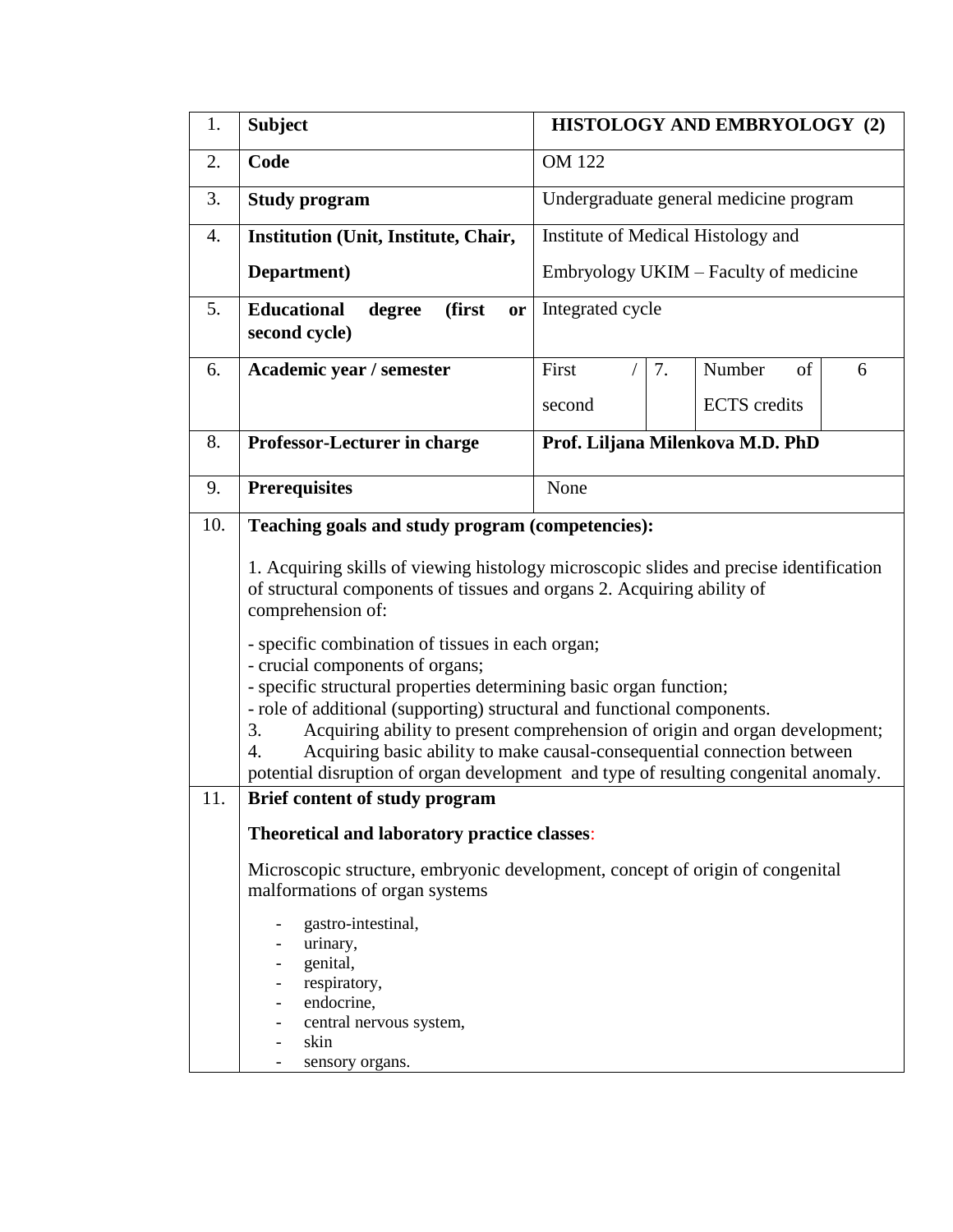| 12. |                                                                                                                                                                                                                                                                                                                                                                                                                                                                                                              | <b>Learning methods</b>            |      |                                    |                                                                   |    |  |
|-----|--------------------------------------------------------------------------------------------------------------------------------------------------------------------------------------------------------------------------------------------------------------------------------------------------------------------------------------------------------------------------------------------------------------------------------------------------------------------------------------------------------------|------------------------------------|------|------------------------------------|-------------------------------------------------------------------|----|--|
|     | Through visual presentation during accentuated concept lectures, studygoal<br>oriented learning, and interactive teaching.<br>Through power point, video presentations and other aids during laboratory<br>practice classes.<br>Through individual examination of microscopic slides.<br>Through student presentations and open discussions during seminars.<br>- Through learning from recommended literature and selected files available on the<br>web site of the Institute of histology and embryology. |                                    |      |                                    |                                                                   |    |  |
| 13. | <b>Total number of hours</b>                                                                                                                                                                                                                                                                                                                                                                                                                                                                                 |                                    |      |                                    |                                                                   |    |  |
| 14. |                                                                                                                                                                                                                                                                                                                                                                                                                                                                                                              | Distribution of the available time |      |                                    |                                                                   |    |  |
| 15. |                                                                                                                                                                                                                                                                                                                                                                                                                                                                                                              | <b>Forms of educational</b>        | 15.1 | Theory lectures:                   |                                                                   | 30 |  |
|     | activities                                                                                                                                                                                                                                                                                                                                                                                                                                                                                                   |                                    | 15.2 | Laboratory<br>practice<br>classes: |                                                                   | 45 |  |
| 16. | <b>Other forms</b>                                                                                                                                                                                                                                                                                                                                                                                                                                                                                           |                                    | 16.1 | Project assignments                |                                                                   |    |  |
|     |                                                                                                                                                                                                                                                                                                                                                                                                                                                                                                              |                                    | 16.2 | Individual tasks                   |                                                                   | 18 |  |
|     |                                                                                                                                                                                                                                                                                                                                                                                                                                                                                                              |                                    | 16.3 | Home studing                       |                                                                   | 78 |  |
|     | <b>Assesment of knowlwdge</b><br>points                                                                                                                                                                                                                                                                                                                                                                                                                                                                      |                                    |      |                                    |                                                                   |    |  |
|     | 17.1                                                                                                                                                                                                                                                                                                                                                                                                                                                                                                         | Цонтинуоус<br>Ассессмент:          |      | 1.                                 | Gastrointestinal system, Written:<br>8,4-14                       |    |  |
|     |                                                                                                                                                                                                                                                                                                                                                                                                                                                                                                              |                                    |      | Microscopic slides                 |                                                                   |    |  |
|     |                                                                                                                                                                                                                                                                                                                                                                                                                                                                                                              |                                    |      | $2,4 - 4$                          |                                                                   |    |  |
|     |                                                                                                                                                                                                                                                                                                                                                                                                                                                                                                              |                                    |      | 2.                                 | Urinary and male & female genital<br>systems, Written:<br>13,2-22 |    |  |
|     |                                                                                                                                                                                                                                                                                                                                                                                                                                                                                                              |                                    |      | $2,4 - 4$                          | Microscopic slides                                                |    |  |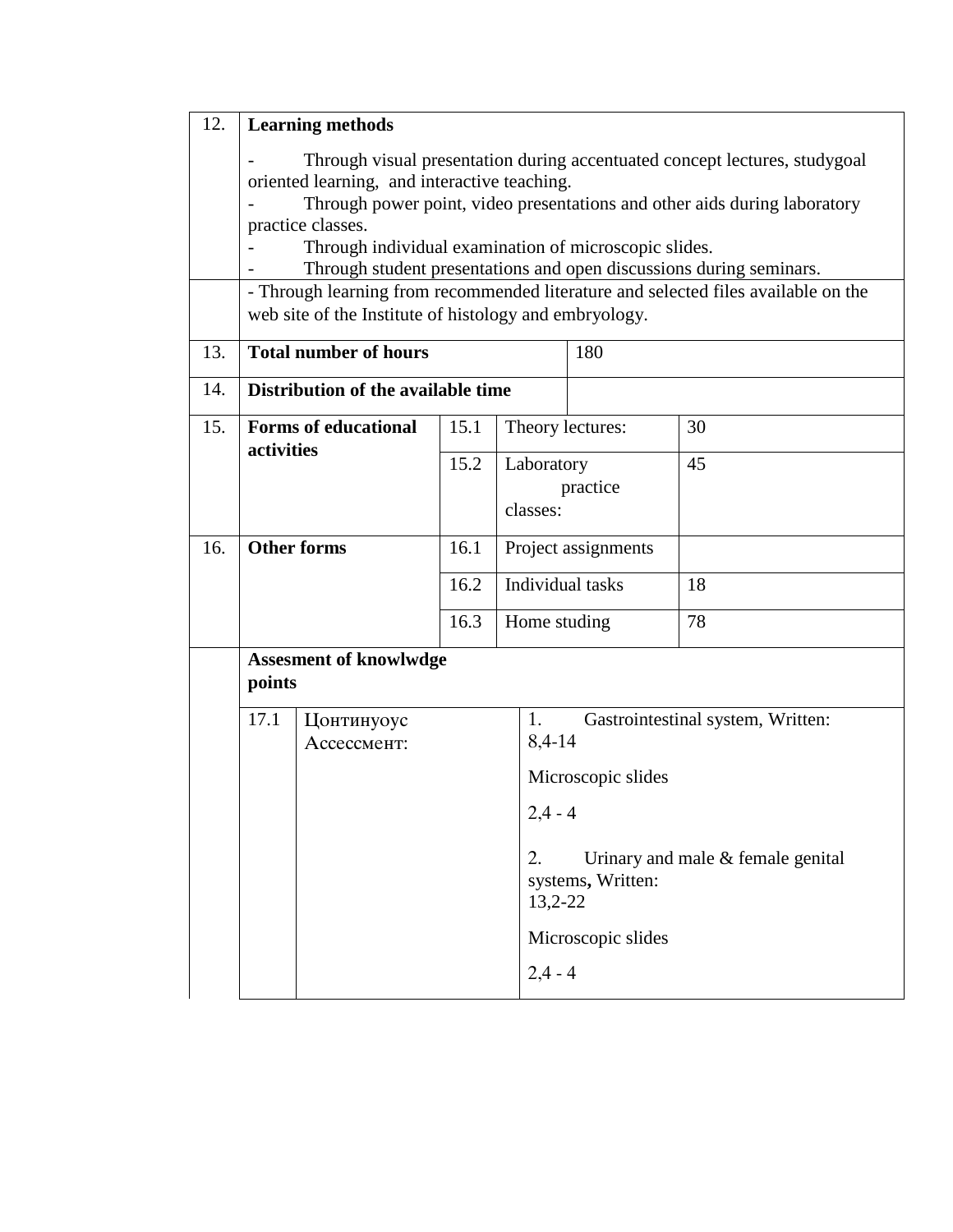|      |                                         | <b>Final exam</b>           |                         | Skin, respiratory system, endocrine                                                                                                      |                                                         |                      |  |
|------|-----------------------------------------|-----------------------------|-------------------------|------------------------------------------------------------------------------------------------------------------------------------------|---------------------------------------------------------|----------------------|--|
|      |                                         |                             |                         | system,                                                                                                                                  | 46                                                      |                      |  |
|      |                                         |                             |                         | C.N.S., eye, ear;                                                                                                                        |                                                         |                      |  |
|      |                                         |                             |                         |                                                                                                                                          | <b>1.Practical-Microscopic slides 4,8 - 8</b>           |                      |  |
|      |                                         |                             |                         | 2.Oral:                                                                                                                                  |                                                         |                      |  |
|      |                                         |                             |                         | 38                                                                                                                                       |                                                         | $22,8-$              |  |
|      | 17.2                                    | Seminars / projects (oral   |                         |                                                                                                                                          | points                                                  | min - max            |  |
|      | or written presentation)                |                             |                         |                                                                                                                                          |                                                         |                      |  |
| 17.3 |                                         | <b>Active participation</b> |                         | points                                                                                                                                   |                                                         |                      |  |
|      |                                         |                             |                         | Theoretical course                                                                                                                       |                                                         | $1 - 3$              |  |
|      |                                         |                             |                         | Practical course                                                                                                                         |                                                         | $4 - 7$              |  |
| 18.  |                                         |                             |                         | Up to $59$                                                                                                                               |                                                         | $5$ (five) F         |  |
|      | <b>Knowledge assessment</b><br>criteria |                             | points                  |                                                                                                                                          |                                                         |                      |  |
|      |                                         | (points/grade)              | from $60$ to $68$       |                                                                                                                                          |                                                         | $6$ (six) E          |  |
|      |                                         |                             |                         | from $69$ to $76$                                                                                                                        |                                                         | $7$ (seven) D        |  |
|      |                                         |                             |                         | from 77 to 84                                                                                                                            |                                                         | $8$ (eight) C        |  |
|      |                                         |                             |                         | from $85$ to $92$                                                                                                                        |                                                         | $9 \text{ (nine)} B$ |  |
|      |                                         |                             |                         | from 93 to 100                                                                                                                           |                                                         | $10$ (ten) A         |  |
| 19.  |                                         | Criteria for obtaining a    |                         |                                                                                                                                          | <b>Conditional criteria for assesment of knowledge:</b> |                      |  |
|      | signature and taking<br>the final exam  |                             | Criteria for signature: |                                                                                                                                          |                                                         |                      |  |
|      |                                         |                             |                         | To take active participation in all the teaching<br>activities including continuous assesments. Criteria<br>for assesment on final exam: |                                                         |                      |  |
|      |                                         |                             |                         | Students which have succesfully pass the continuous<br>assesment, apply for final exam.                                                  |                                                         |                      |  |
|      |                                         |                             |                         | In case the student has not achieved minimum points                                                                                      |                                                         |                      |  |
|      |                                         |                             |                         | $(60\%)$ on each continual assessment, he/she applies to                                                                                 |                                                         |                      |  |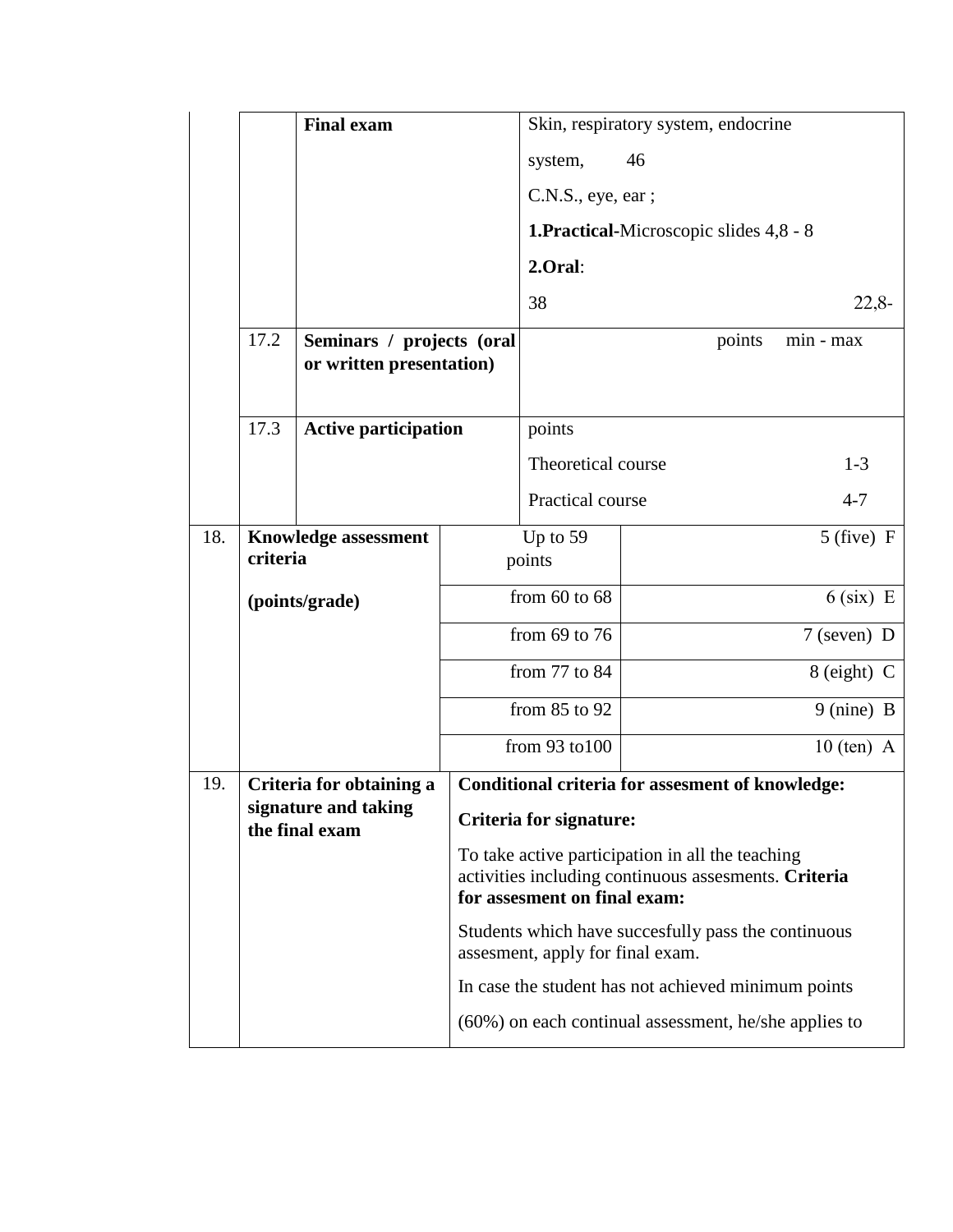|     |                                                                |                |                                                                          | take the complete final exam.                                                                                                                                                        |                                                                                                   |                                                        |      |  |  |
|-----|----------------------------------------------------------------|----------------|--------------------------------------------------------------------------|--------------------------------------------------------------------------------------------------------------------------------------------------------------------------------------|---------------------------------------------------------------------------------------------------|--------------------------------------------------------|------|--|--|
|     |                                                                |                |                                                                          | Complete final exam: The final<br>exam is<br>a.<br>combination of both written examinations (segments<br>of the continuous assessments with less of 60%) and<br>final examination.   |                                                                                                   |                                                        |      |  |  |
|     |                                                                |                |                                                                          | The grade for the entire exam is obtained according to the<br>table of grades and based on the sum of the points gained in<br>all the activities including the continual assessment. |                                                                                                   |                                                        |      |  |  |
| 20. | Language                                                       |                |                                                                          | Macedonian                                                                                                                                                                           |                                                                                                   |                                                        |      |  |  |
| 21. | <b>Method for evaluation</b><br>of the quality of<br>education |                |                                                                          | Anonimous student's evaluation of the subject, teachers<br>and collaborators involved in the educational activities                                                                  |                                                                                                   |                                                        |      |  |  |
| 22. |                                                                |                | <b>Mandatory literature</b>                                              |                                                                                                                                                                                      |                                                                                                   |                                                        |      |  |  |
|     |                                                                | <b>Basic</b>   |                                                                          |                                                                                                                                                                                      |                                                                                                   |                                                        |      |  |  |
|     |                                                                |                | Author                                                                   |                                                                                                                                                                                      | Title                                                                                             | Editor                                                 | Year |  |  |
|     | 22.1                                                           | $\mathbf{1}$   | The stuff of the<br>Department<br>of<br>his-tology<br>and<br>embryo-logy |                                                                                                                                                                                      | Study quide for<br>Histology $\&$<br>embryology (2)                                               | On the web site of<br>the Medical<br>faculty of Skopje | 2017 |  |  |
|     |                                                                | $\overline{2}$ | Kostovska<br>Milenkova L.                                                | N,                                                                                                                                                                                   | Histoloska gradba i<br>embrionalen razvitok<br>na organskite sistemi                              | Medicinski<br>fakultet, Skopje                         | 2013 |  |  |
|     |                                                                |                |                                                                          |                                                                                                                                                                                      | (Histology and<br>embryonicdevelopme<br>nt of organ                                               |                                                        |      |  |  |
|     |                                                                |                |                                                                          |                                                                                                                                                                                      | systems)                                                                                          |                                                        |      |  |  |
|     |                                                                | $\overline{3}$ | The stuff of the<br>Department<br>his-tology<br>embryo-logy              | of<br>and                                                                                                                                                                            | Selected files (Power<br>Point<br>presentations)<br>available on the web<br>site of the Med. Fak. | Contiuously<br>revised                                 |      |  |  |
|     | 22.2                                                           |                | <b>Aditional literature</b>                                              |                                                                                                                                                                                      |                                                                                                   |                                                        |      |  |  |
|     |                                                                |                | Author                                                                   |                                                                                                                                                                                      | Title                                                                                             | Editor                                                 | Year |  |  |